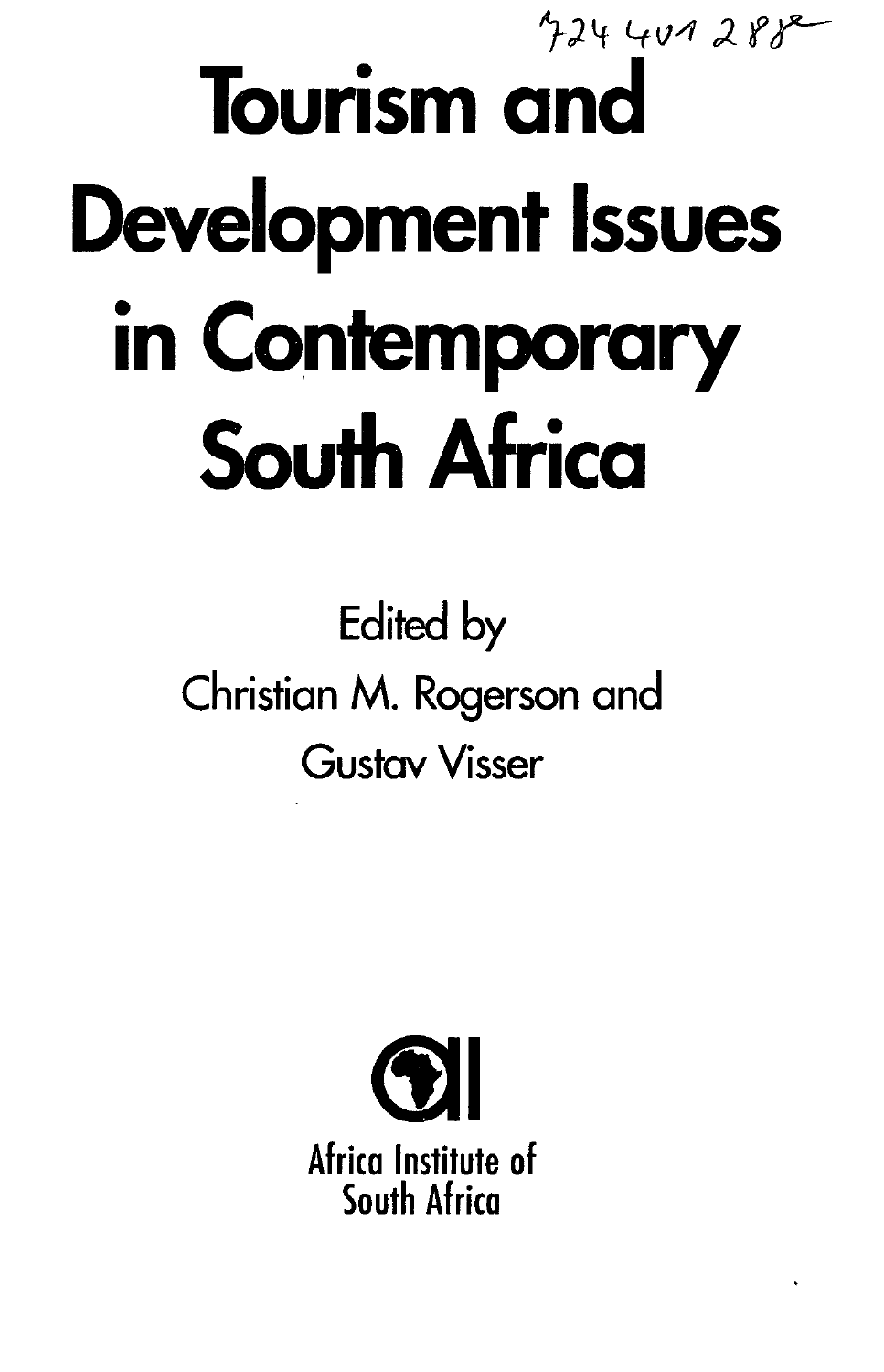## **Contents**

## **Part 1: The State of Existing Research**

|    | 1. Tourism and Development in Post-Apartheid South Africa:<br>Christian M. Rogerson and Gustav Visser                                                                            |     |  |  |  |
|----|----------------------------------------------------------------------------------------------------------------------------------------------------------------------------------|-----|--|--|--|
| 2. | Reflections on Student Research into the<br>Gustav Visser                                                                                                                        | 26  |  |  |  |
|    | Part 2: National Perspectives, Key Segments                                                                                                                                      |     |  |  |  |
| 3. | Visiting Friends and Relatives: South Africa's<br>Most Popular Form of Domestic Tourism<br>Stephen Rule, Johan Viljoen, S'bo Zama, Jaré Struwig,<br>Zakes Langa and Oumar Bouare | 78  |  |  |  |
|    | 4. African Game Lodges and Rural Benefit in Two<br>Peter John Massyn and Eddie Koch                                                                                              | 102 |  |  |  |
|    | 5. Cultural Village Tourism in South Africa:<br>Elizabeth Jansen van Veuren                                                                                                      | 139 |  |  |  |
| 6. | New Directions for Casino Tourism<br>Christian M. Rogerson                                                                                                                       | 161 |  |  |  |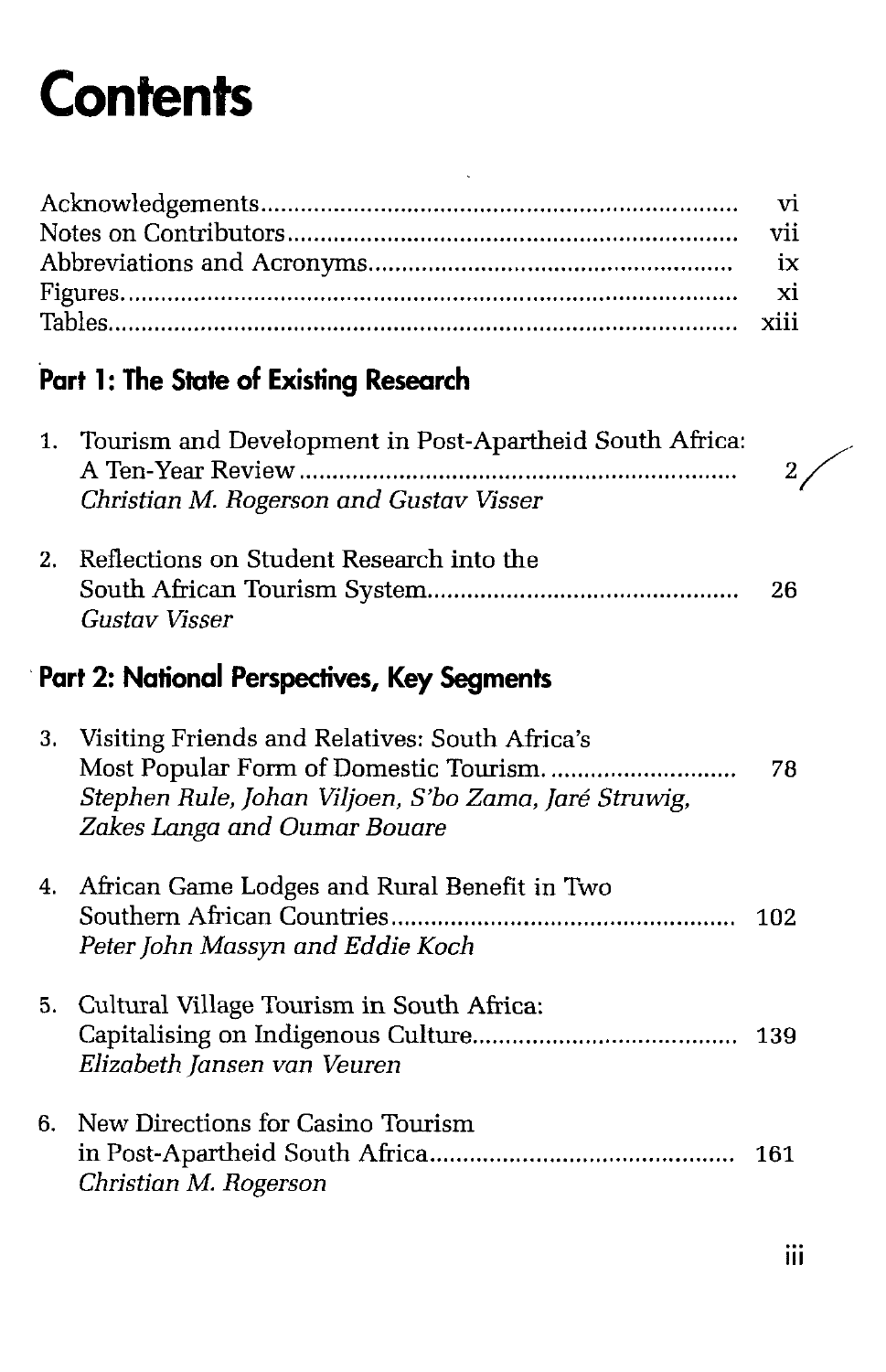|                                             | <b>Gustav Visser and Charles Barker</b>                                                                              |     |  |  |
|---------------------------------------------|----------------------------------------------------------------------------------------------------------------------|-----|--|--|
| Part 3: National Perspectives, Focus Issues |                                                                                                                      |     |  |  |
| 8.                                          | Financing Tourism SMMEs in South Africa:<br>Christian M. Rogerson                                                    |     |  |  |
| 9.                                          | South African Tourism and its Role in the<br>Perpetuation of an Uneven Tourism Space Economy<br><b>Gustav Visser</b> | 268 |  |  |
|                                             | 10. Sustainable Tourism in Post-Colonial Southern Africa 290<br>Sanette L.A. Ferreira                                |     |  |  |
|                                             | 11. A Road Runs Through It:<br>On Tourism Infrastructure Development in the<br>Gustav Visser and Nico Kotze          |     |  |  |
|                                             | 12. Black Economic Empowerment<br>Christian M. Rogerson                                                              |     |  |  |
|                                             | 13. The World Wide Web and Tourism in South Africa:<br>Gustav Visser                                                 |     |  |  |
|                                             | 14. Accessibility for Tourists with Disabilities<br>Nico Kotze and Stephanie Dippenaar                               |     |  |  |
| Part 4: Local Development Impacts           |                                                                                                                      |     |  |  |
|                                             | 15. Madikwe Game Reserve:<br>Piers Relly                                                                             | 372 |  |  |